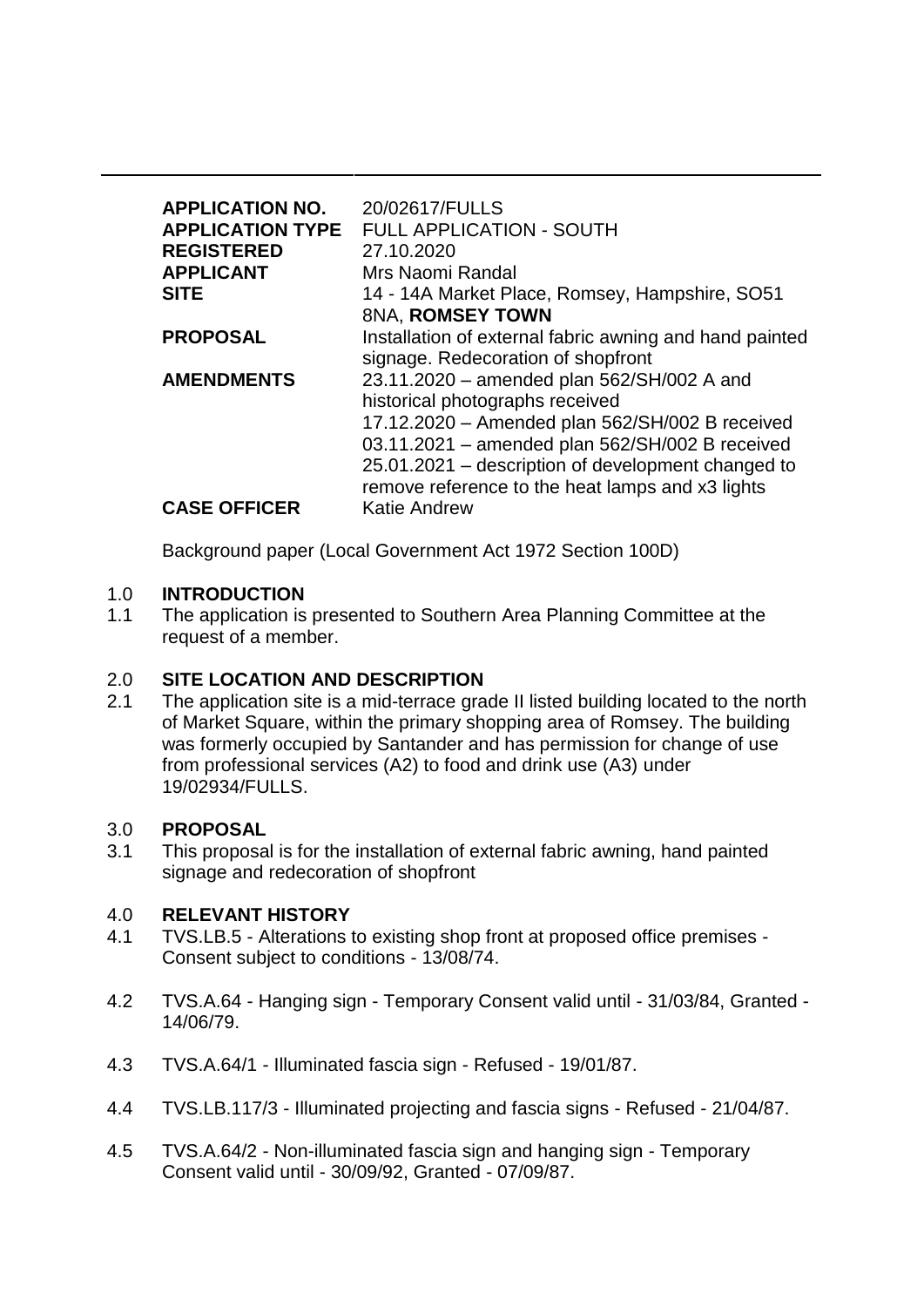- 4.6 TVS.00021/3 Installation of cash dispensing machine Permission subject to conditions & notes 12.12.1989.
- 4.7 TVS.A.00064/4 Non-Illuminated panel on ATM machine Consent 09.01.1990.
- 4.8 TVS.00021/5 Installation of cash machine with litter bin below Refused 05.04.1993.
- 4.9 TVS.A.00064/7 Retrospective application for replacement projecting sign and shop fascia sign for updated logo – refused 17.08.2004.
- 4.10 TVS.LB.00381/11 Installation of new replacement fascia, hanging sign and ATM header panel – Consent 18.08.2005.
- 4.11 09/01663/ADVS New fascia sign and illuminated ATM header panel. Consent, 19.10.2009
- 4.12 09/01840/LBWS New fascia sign and illuminated ATM header panel. Consent, 05.11.2009
- 4.13 19/02934/FULLS Change of use from professional services (A2) to food and drink use (A3). Permission subject to conditions and notes 12.03.2020

### 5.0 **CONSULTATIONS**

- 5.1 Conservation Officer: objection to the original scheme (summarised)
	- 14a, Market Place is listed at Grade II and is in the centre of the conservation area. There are a large number of listed and historic buildings in the locality, including some highly graded ones, this is a very visually sensitive location.
	- On the basis of the historic photographs submitted there is no objection to re-instating the awnings
	- There is some concern about lighting the awning and whether this is appropriate to a small market town like Romsey. It may look out of place in the street scene. It is not thought that the nearby Costa Coffee (which also has an awning) has lighting trained on the awning
	- No real details of the proposed heating, including what it would look like have been included in the submission.
	- In the section A-A drawing on 002 the heaters look to be positioned very close to the awning box, and to the fabric awnings – which may move in the wind and sag. It is presumed this has been considered, but more detail about how the arrangement will work should be submitted in support of the application.
	- There is no objection to the outside seating and planters however details should be sought by condition
	- It is not clear whether the intention is that it shall be painted directly onto the existing fascia board or whether a signage board is needed.
	- In principle a traditional hand-painted sign as proposed would be appropriate to the building and to the conservation area.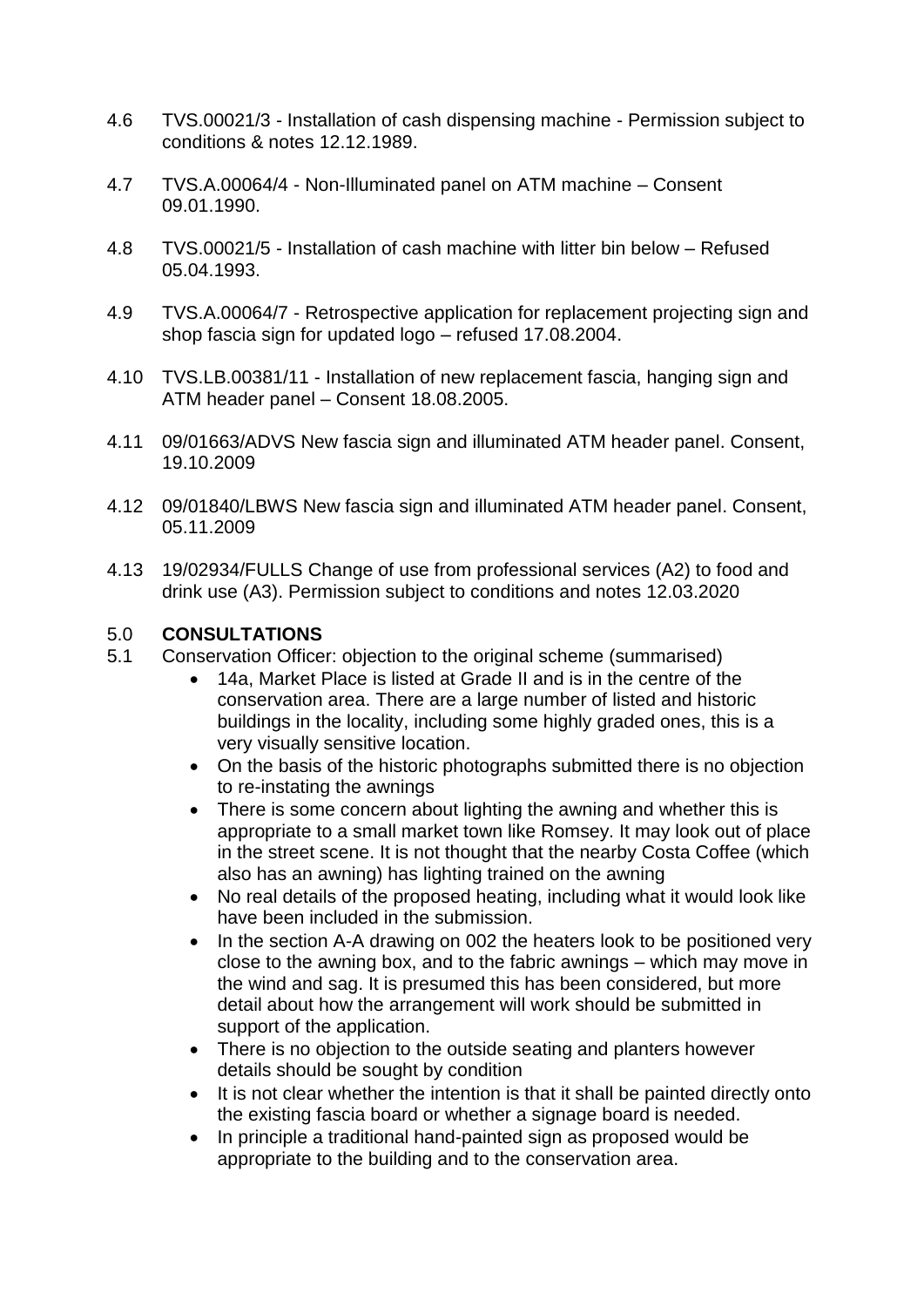- No evidence has been submitted with the application to suggest that the shop front has ever been painted anything other than white, to support the argument for changing it now. It is possible that it might have once had darker paint – other buildings on the Market Place evidently did, and if evidence were to be put forward to support this, then the position could be reviewed.
- It is considered that blanket grey/black treatment of the whole ground floor area is not appropriate to the building. It is too overwhelming, and will conceal the detailing of the shopfront.

Since the receipt of the above comments on the original scheme, revised plans were received and an additional round of consultation undertaken. This additional round of consultation resulted in no objection being raised from Conservation.

## 5.2 Conservation Officer: no objection

- The colours proposed are now acceptable.
- A condition for submission of representative samples of all of the external paint colours/finishes is recommended.
- A condition for full details of the awning and box is also still recommended. This should cover – the appearance of the box (including when closed), exact bespoke fixings points and details, and details of what is covering the 'pre-existing' locations and how this shall be treated/removed.

# 6.0 **REPRESENTATIONS** Expired 12.01.2021

6.1 The application generated 2 letters of objection from the same address. 1 x letter was received on the first round of consultation and 1x letter was received on the second round of consultation (94 Greatbridge Road)

## First round of consultation

94 Greatbridge Road, Romsey – objection (summarised)

- The glazing bars, verticals and door to the floors above should remain white
- The infra red lights and spot lights to the facia would be inappropriate
- The planters should not be allowed as the piazza area should remain uncluttered
- The planning portal shows the application form with the name Randall but the agent is Julian Taylor

## Second round of consultation

94 Greatbridge Road, Romsey – objection (summarised)

- There was a specific objection by Conservation to the original scheme in which the glazing bars were to be painted F&B downpipe. This amended scheme shows the same colour for the glazing bars but this time the Conservation Officer has not objected
- The glazing bars to the fenestration should remain painted white as in the Charters frontage just along from this building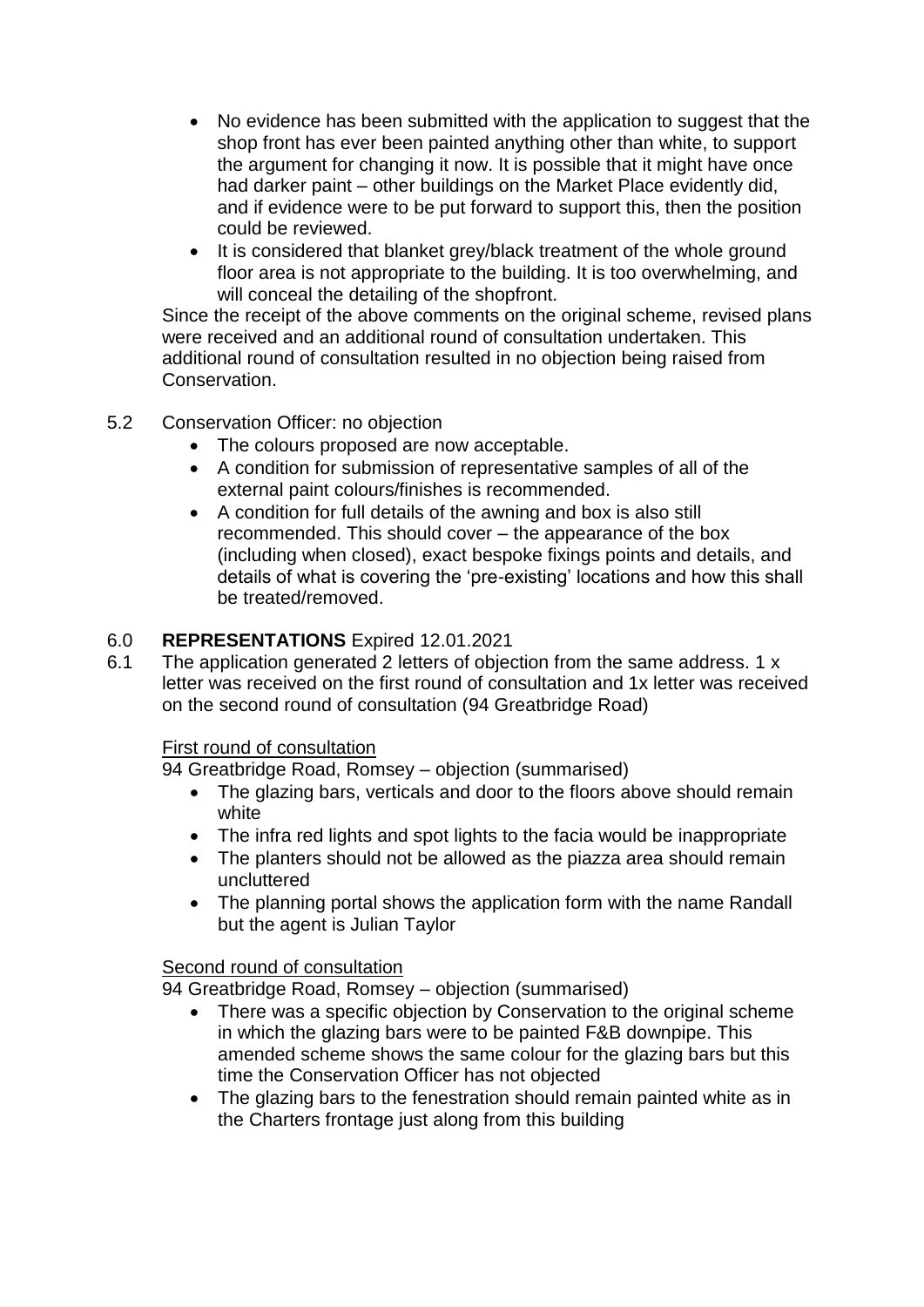- 6.2 Romsey Town Council objection
	- Large planters surround the tables which will leave no pedestrian walkway between the building frontage and tables. The layout is thus not in keeping
	- The awning is overbearing and the signage on it is too large
	- The gloss black paint is not appropriate
	- If permission is granted a condition should be added to request that the awning is folded away when the building is not in use

• The infra-red heat lamps are not environmentally friendly or sustainable Since the receipt of the above comments revised plans were received and an additional round of consultation undertaken. This additional round of consultation resulted in no additional representations from the Town Council.

- 6.3 Romsey and District Society objection (summarised)
	- The colour of the fenestration bars is overpowering
	- The proposed external heaters are environmentally unacceptable
	- The application documentation should make clear what licence has been or will be granted by HCC Highways for temporary use of part of the piazza

Since the receipt of the above comments revised plans were received and an additional round of consultation undertaken. This additional round of consultation resulted in no additional representations from the Romsey District Society.

### 7.0 **POLICY**

7.1 Government Guidance National Planning Policy Framework (NPPF) National Planning Practice Guidance (NPPG) Planning (Listed Buildings and Conservation Areas) Act 1990

#### 7.2 Test Valley Borough Revised Local Plan (2016)(TVBRLP) SD1: Presumption in favour of sustainable development COM2: Settlement hierarchy E1: High quality development in the Borough E9: Heritage LHW4: Amenity

7.3 Supplementary Planning Documents (SPD) Look at Romsey: Romsey Town Design Statement – Area 8, Romsey Old Town Shopfront Design Guide

## 8.0 **PLANNING CONSIDERATIONS**

- 8.1 The main planning considerations are:
	- Principle of development
		- Impact on the character and appearance of the conservation area and listed building
		- Amenity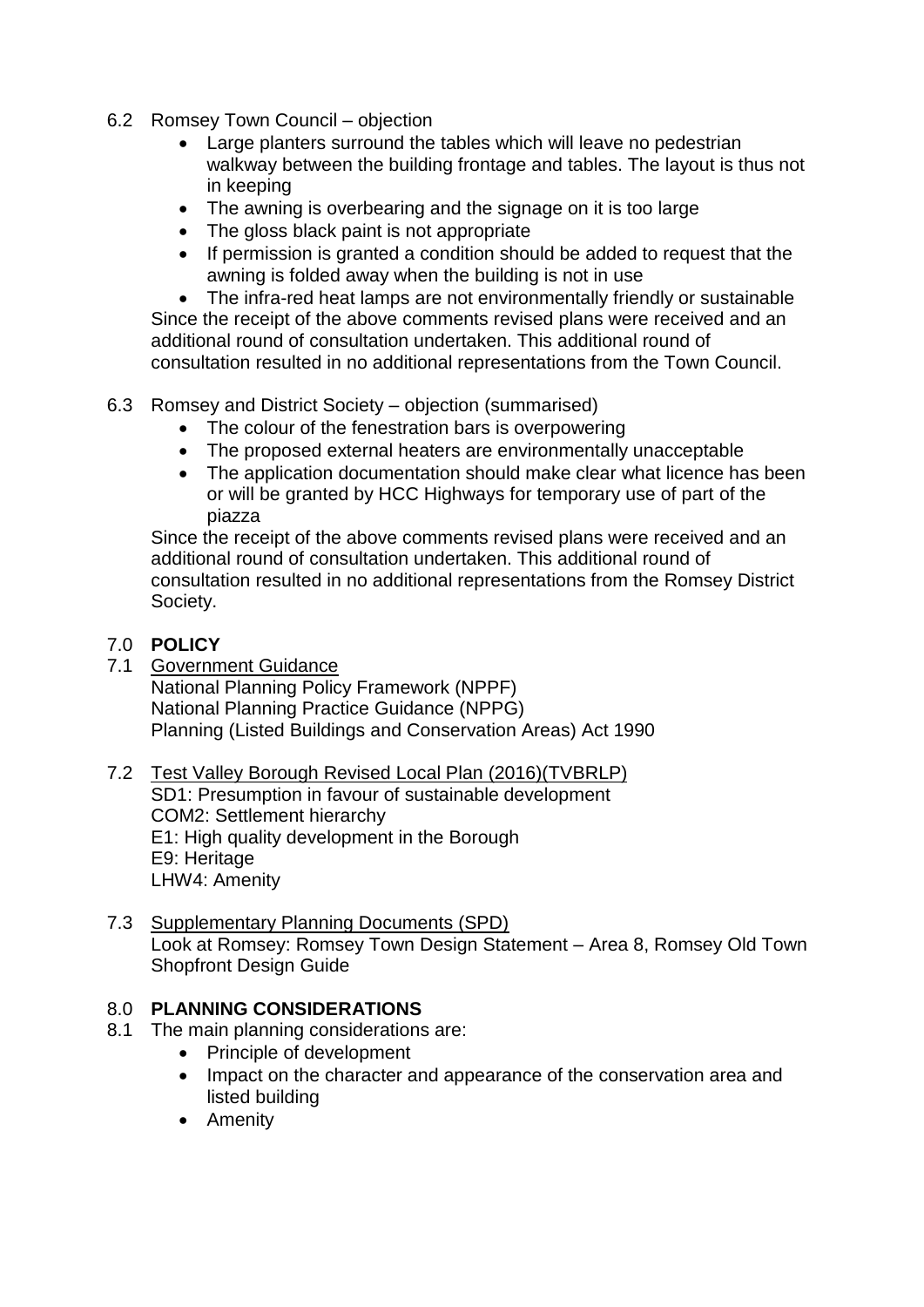### 8.2 **Principle of development**

The site is located within the settlement boundary of Romsey as designated by the Inset Maps contained within the Test Valley Borough Revised Local Plan (2016). Development within a settlement boundary will be permitted providing it is in accordance with other relevant policies contained within the TVBRLP. An assessment of the proposal against these relevant policies is set out below.

### 8.3 **Impact on the character and appearance of the conservation area and listed building**

The application site fronts onto the pedestrian area of the Market Place and the front (south) elevation is clearly visible in public view. The application site is Grade II listed and located within the Romsey Conservation Area.

- 8.4 Consideration is given to whether the proposed works would give rise to harm to the listed building and conservation area, in terms of its fabric, setting or appearance, and in accordance with Sections 66(1) and 72(1) of the Planning (Listed Buildings and Conservation Areas) Act 1990, which places a statutory duty upon decision makers to have special regard to the desirability of preserving heritage assets.
- 8.5 The Framework advises that heritage assets are an irreplaceable resource and should be conserved in a manner appropriate to their significance. Paragraph 193 of the Framework states that when considering the impact of a proposed development on the significance of a heritage asset, great weight should be given to the asset's conservation. The more important the asset, the greater weight there should be. In this instance, the host property is listed and set within the Romsey Conservation Area. It is necessary to consider the impact of the proposal on the historical significance of this designated heritage asset and the wider conservation area.
- 8.6 The proposal is for the installation of an external fabric awning and redecoration of the shop front including hand painted signage. The infra-red heat lamps, lights and street furniture as originally proposed have been removed from the scheme. The shopfront colour has been amended from black gloss to off white, and the awning colour from champagne (off white colour) to dark grey. The glazing bars (arches and cross members within the window panes) are proposed to be Farrow and Ball downpipe (dark grey) colour which will pick out the architectural detailing of the fenestration. In addition, the dark grey colour will match that of the awning and provide contrast with the off white main shopfront colour. The application is supported by a heritage statement which provides historical context and historical site photos. These photos show that throughout the past half-century, both dark and light colour schemes have been used along the shop frontages within the Market Place. It is noted that nearby sites including Costa (16 Market Place) and Winkworths (18 Market Place) currently have dark coloured (brown and grey) glazing bars. These dark coloured frontages are not untypical traditionally, and provide contrast with lighter coloured ones. The historical photographs also show that this premises has had an awning in the past, and the Conservation Officer consulted has raised no objection that the awning be re-instated. The hand painted signage and overall colour scheme for the proposal is considered to be sympathetic to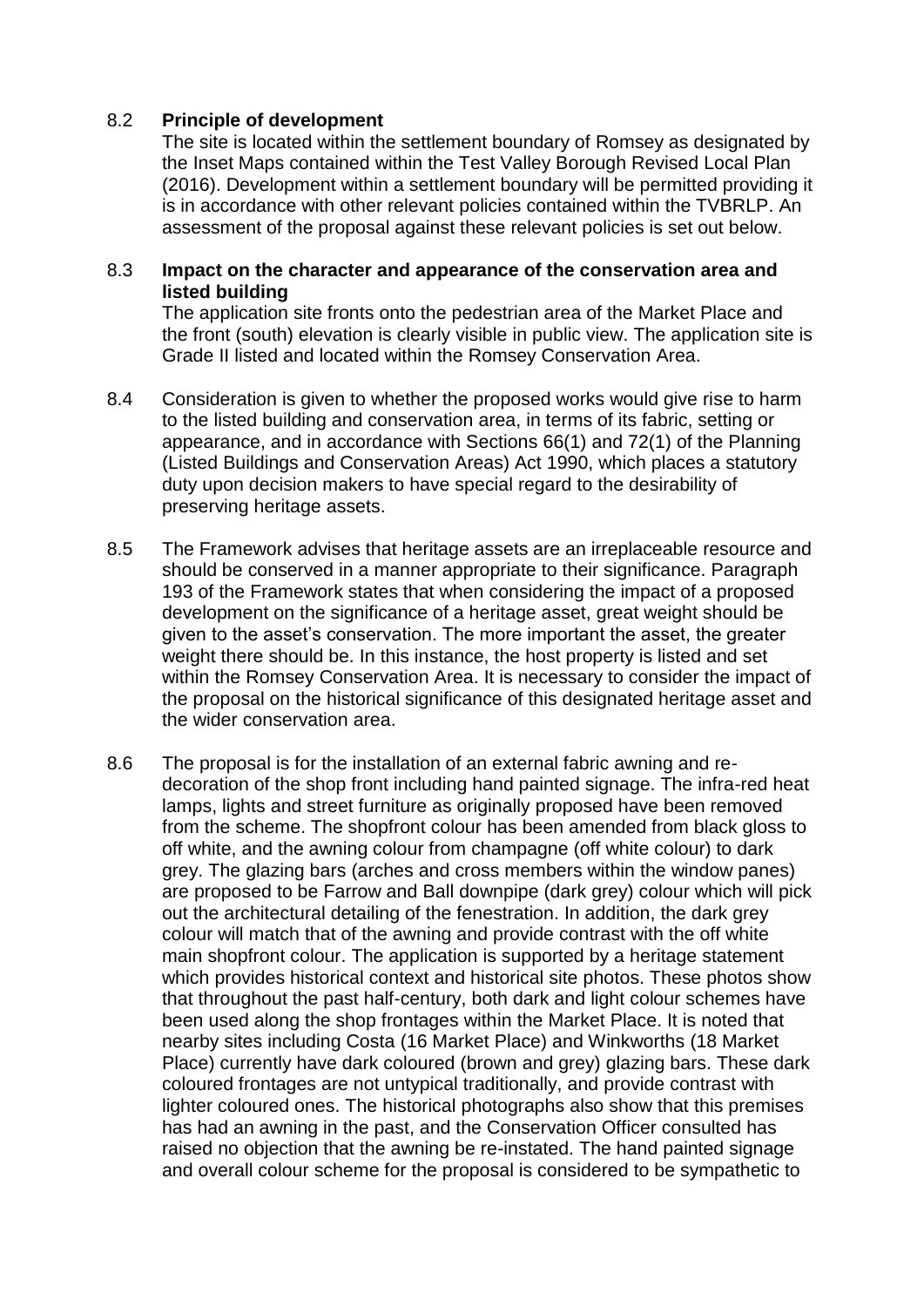the heritage assets affected. Therefore it is considered that the proposed design is in accordance with Policy E9 of the Revised Local Plan and in accordance with Sections 66(1) and 72(1) of the Planning (Listed Buildings and Conservation Areas) Act 1990, in that the proposal preserves the heritage assets.

- 8.7 However, to ensure that the above is achieved the Conservation Officer has requested the imposition of a condition which would control the specific design of the awning box, including its detailing. A condition has been carefully drafted to ensure that this is achieved. These details will then be submitted to the LPA in order for the Conservation Officer to assess and to approve, where acceptable.
- 8.8 For the reasons discussed above, and subject to the suggested conditions below, the impact to character and appearance of the area and heritage assets is considered to be neutral and the proposal accords with Policy E1 & E9 of the TVBRLP and the Planning (Listed Buildings and Conservation Areas) Act 1990.

### 8.9 **Amenity**

Due to the nature of this proposal it is not considered that the amenity of local residents would be adversely impacted in terms of levels of daylight/sunlight and privacy currently enjoyed by neighbouring occupants. A condition has been added relating to hours of use, in line with the previous permission at this site 19/02934/FULLS. The proposal is in accordance with Policy LHW4.

### 8.10 **Other matters**

### Application form

Third party correspondence about the name on the application form is noted. The applicant surname is Randall as per the application form but the agent is Julian Taylor of JTDA.

### 8.11 Request for awning condition

The third party request for the addition of a condition to ensure that the awning is folded away when the building is not in use is noted. However, paragraph 55 of the NPPF sets out that conditions can only be implemented when they meet the following 6 tests:

- 1. necessary;
- 2. relevant to planning;
- 3. relevant to the development to be permitted;
- 4. enforceable;
- 5. precise; and
- 6. reasonable in all other respects.

In this case any condition to ensure that the awning is folded away after each use would not meet test 1 as set out above. As concluded in paragraph 8.6 above, the awning is considered acceptable in the context of the street scene, conservation area and on the listed building. Therefore it is not considered necessary to implement a condition which stipulates that the awning is folded away when the building is not in use.

### 9.0 **CONCLUSION**